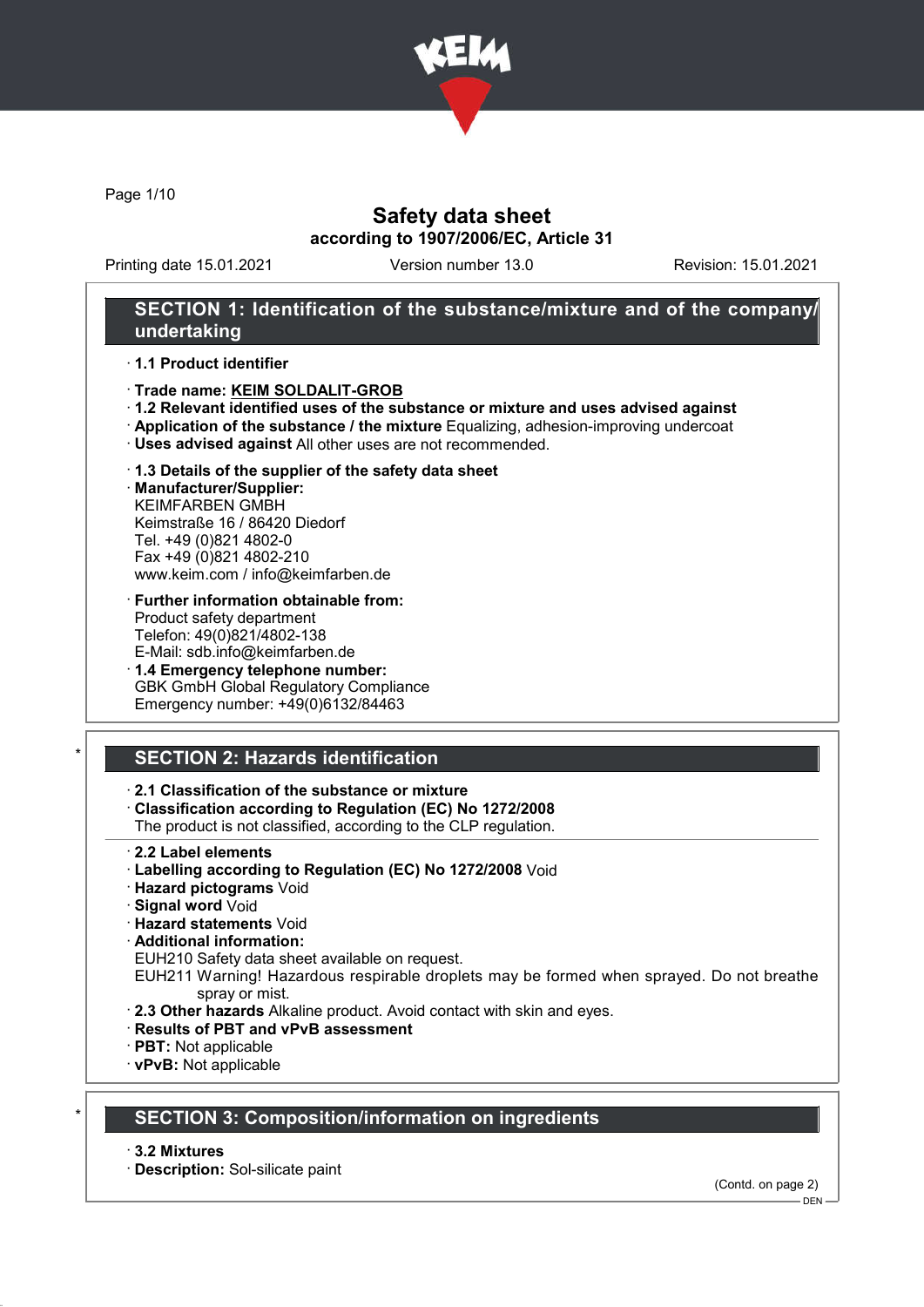

Page 2/10

# Safety data sheet according to 1907/2006/EC, Article 31

Printing date 15.01.2021 Version number 13.0 Revision: 15.01.2021

### Trade name: KEIM SOLDALIT-GROB

| CAS: 13463-67-7<br>EINECS: 236-675-5<br>Index number: 022-006-00-2<br>Reg.nr.: 01-2119486799-10- | titanium dioxide [in powder form containing 1 % or more $\sqrt{2.5-10\%}$<br>of particles with aerodynamic diameter $\leq 10 \mu m$ ]<br><b>◆ Carc. 2, H351</b>                    |           |
|--------------------------------------------------------------------------------------------------|------------------------------------------------------------------------------------------------------------------------------------------------------------------------------------|-----------|
| <b>XXXX</b><br>CAS: 1312-76-1<br>EINECS: 215-199-1<br>Reg.nr.: 01-2119456888-17-<br><b>XXXX</b>  | Silicic acid, potassium salt<br>Skin Irrit. 2, H315; Eye Irrit. 2, H319<br>Specific concentration limits:<br>Skin Irrit. 2; H315: $C \ge 40$ %<br>Eye Irrit. 2; H319: $C \ge 40$ % | $< 2.5\%$ |

## SECTION 4: First aid measures

· 4.1 Description of first aid measures

# · General information:

No special measures required.

When seeing the doctor we suggest to present this safety data sheet.

· After inhalation: Supply fresh air; consult doctor in case of complaints.

## · After skin contact:

Immediately wash with water and soap and rinse thoroughly.

Do not use solvents or thinners.

If skin irritation continues, consult a doctor.

· After eye contact:

Rinse opened eye for several minutes under running water. Then consult a doctor.

- · After swallowing:
- Rinse mouth and throat well with water.

Do not induce vomiting; call for medical help immediately.

- · 4.2 Most important symptoms and effects, both acute and delayed No further relevant information available.
- · 4.3 Indication of any immediate medical attention and special treatment needed No further relevant information available.

# SECTION 5: Firefighting measures

· 5.1 Extinguishing media · Suitable extinguishing agents: Product itself does not burn. Co-ordinate fire-fighting measures to the fire surroundings. · 5.2 Special hazards arising from the substance or mixture In case of fire, the following can be released: carbon oxide (COx) silicon dioxid (SiO2) · 5.3 Advice for firefighters

· Specila protective equipment: Wear self-contained respiratory protective device.

(Contd. on page 3)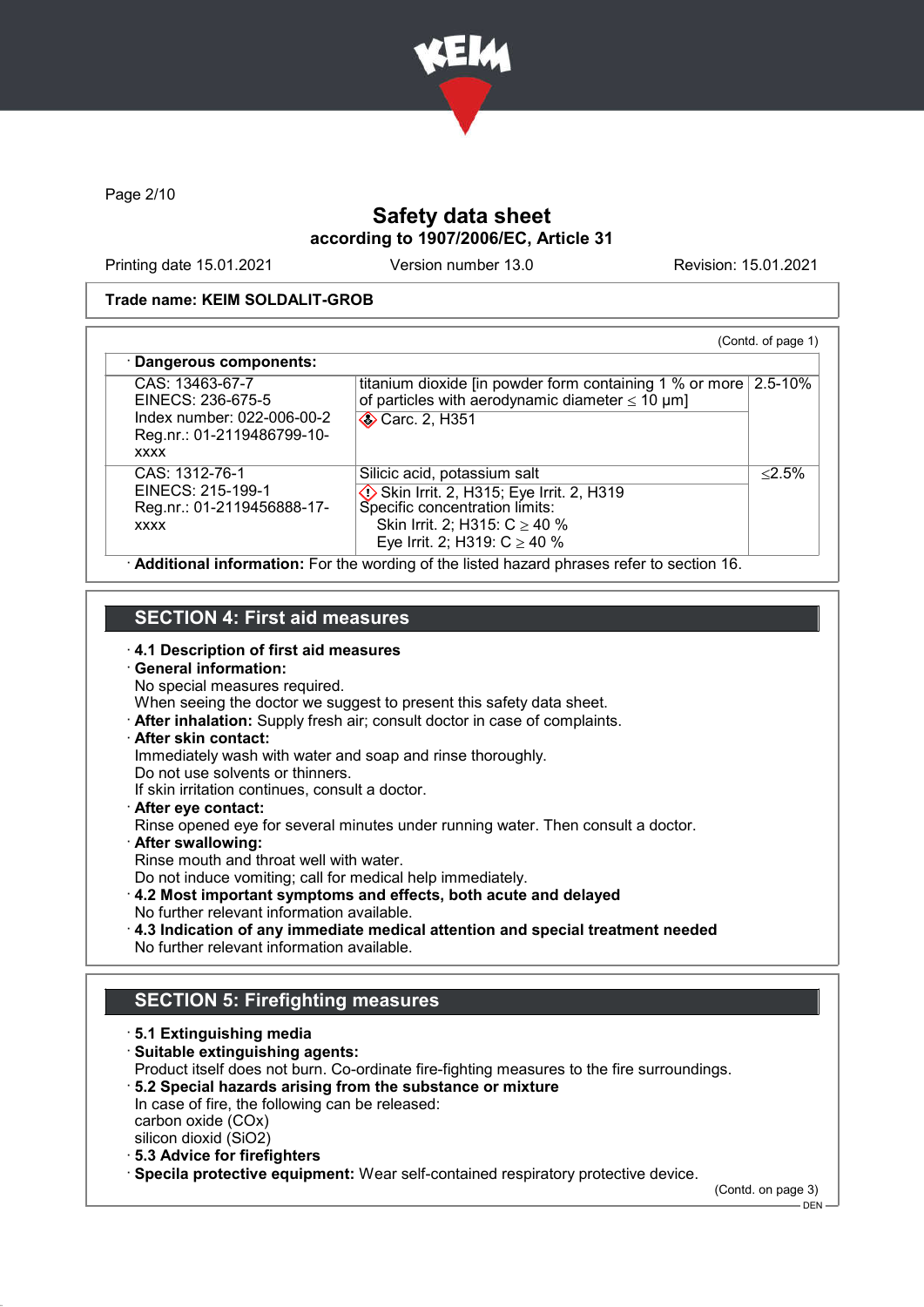

Page 3/10

## Safety data sheet according to 1907/2006/EC, Article 31

Printing date 15.01.2021 Version number 13.0 Revision: 15.01.2021

### Trade name: KEIM SOLDALIT-GROB

### · Additional information

(Contd. of page 2)

Dispose of fire debris and contaminated fire fighting water in accordance with official regulations. In case of fire do not breathe smoke, fumes and vapours.

## SECTION 6: Accidental release measures

- · 6.1 Personal precautions, protective equipment and emergency procedures Respect the protection rules (see section 7 a. 8). Use respiratory protective device against the effects of fumes/dust/aerosol. Ensure adequate ventilation Avoid contact with skin and eyes. Particular danger of slipping on leaked/spilled product. · 6.2 Environmental precautions: Do not allow product to reach soil, sewage system or any water course. Follow local governmental rules and regulations. · 6.3 Methods and material for containment and cleaning up: Absorb with liquid-binding material (sand, diatomite, acid binders, universal binders, sawdust). Dispose of the material collected according to regulations. Clear contaminated areas thoroughly. Flush rests with sufficient amount of water.
- 6.4 Reference to other sections See Section 7 for information on safe handling. See Section 8 for information on personal protection equipment. See Section 13 for disposal information.

# SECTION 7: Handling and storage

· 7.1 Precautions for safe handling Keep receptacles tightly sealed. Avoid contact with skin and eyes. Do not inhale aerosols. See item 8 (8.2) for information about suitable protective equipment and technical precautions. Respect the protection rules. Information about fire - and explosion protection: The product is not flammable. No special measures required. · 7.2 Conditions for safe storage, including any incompatibilities · Storage: · Requirements to be met by storerooms and receptacles: Store only in unopened original receptacles. Keep in the original containers in a cool and dry place. · Information about storage in one common storage facility: Do not store together with acids. · Further information about storage conditions: Please note information on label Store in a cool place. Protect from frost.

(Contd. on page 4)

<sup>–</sup> DEN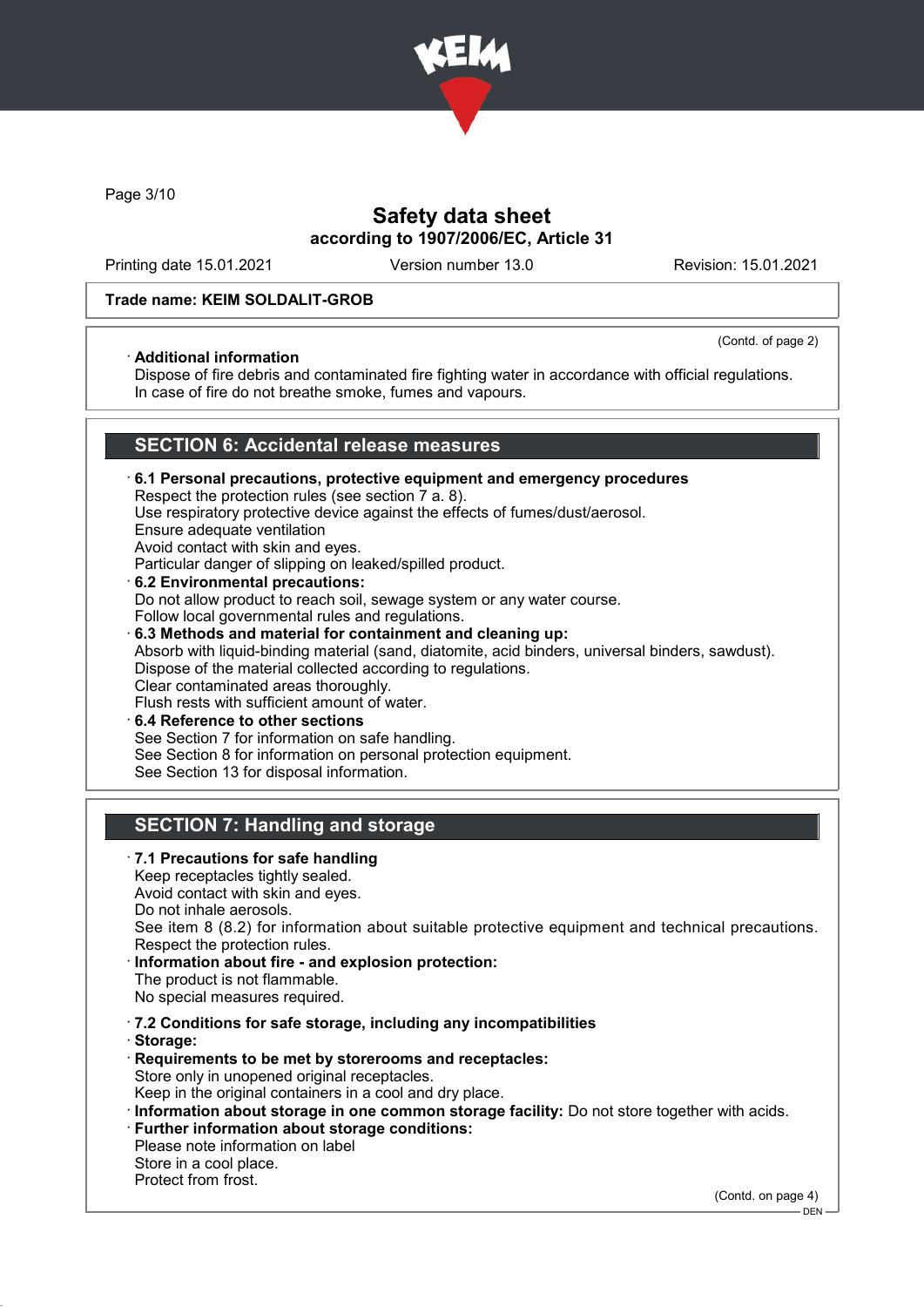

Page 4/10

## Safety data sheet according to 1907/2006/EC, Article 31

Printing date 15.01.2021 Version number 13.0 Revision: 15.01.2021

(Contd. of page 3)

### Trade name: KEIM SOLDALIT-GROB

Protect from heat and direct sunlight.

· Storage class: 12

· 7.3 Specific end use(s) No further relevant information available.

## SECTION 8: Exposure controls/personal protection

· 8.1 Control parameters

### Ingredients with limit values that require monitoring at the workplace:

### 14808-60-7 Quartz (SiO2)

MAK (Germany) alveolengängige Fraktion

13463-67-7 titanium dioxide [in powder form containing 1 % or more of particles with aerodynamic diameter ≤ 10 μm]

AGW (Germany) Long-term value: 1.25\* 10\*\* mg/m<sup>3</sup>

2(II);\*alveolengängig\*\*einatembar; AGS, DFG

· Additional information: The lists valid during the making were used as basis.

- · 8.2 Exposure controls
- · Personal protective equipment:
- · General protective and hygienic measures:
- Avoid contact with the eyes and skin.
- Do not inhale aerosols.

Wash hands before breaks and at the end of work.

Immediately remove all soiled and contaminated clothing.

Respiratory protection:

Use suitable respiratory protective device only when aerosol or mist is formed.

- Filter: P
- · Protection of hands: Protective gloves
- · Material of gloves
- suitable material e.g.:
- Nitrile impregnated cotton-gloves
- PVC or PE gloves

Recommended thickness of the material:  $\geq 0.5$  mm

Natural rubber, NR

Recommended thickness of the material:  $> 0.6$  mm

- Butyl rubber, BR
- Recommended thickness of the material:  $\geq 0.7$  mm

The selection of the suitable gloves does not only depend on the material, but also on further marks of quality and varies from manufacturer to manufacturer. As the product is a preparation of several substances, the resistance of the glove material can not be calculated in advance and has therefore to be checked prior to the application.

Penetration time of glove material Value for the permeation: level  $> 6$  (480 min)

The determined penetration times according to EN 16523-1:2015 are not performed under practical conditions. Therefore a maximum wearing time, which corresponds to 50% of the penetration time, is recommended.

Eye protection: Goggles recommended during refilling

(Contd. on page 5)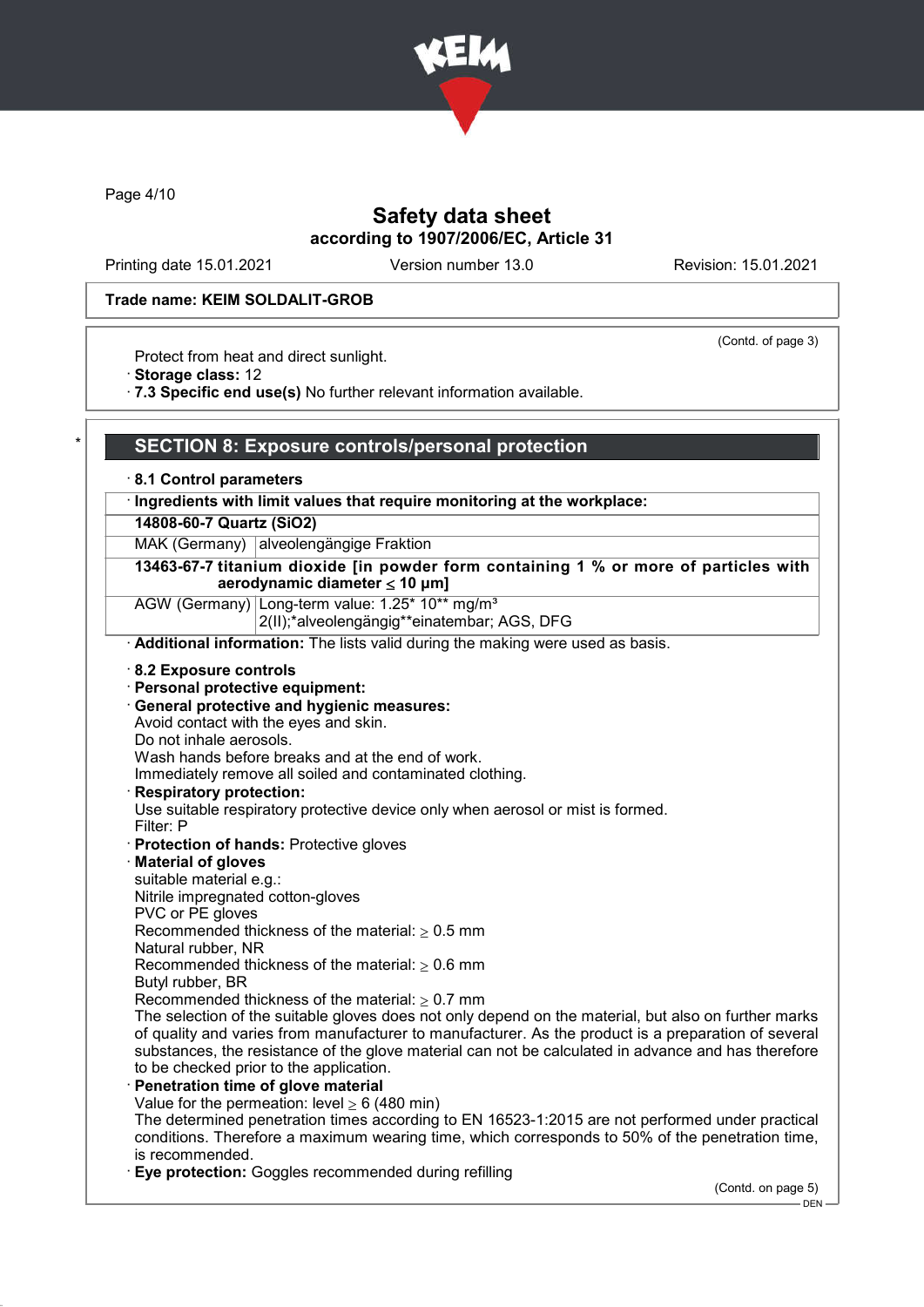

Page 5/10

# Safety data sheet according to 1907/2006/EC, Article 31

Printing date 15.01.2021 Version number 13.0 Revision: 15.01.2021

(Contd. of page 4)

## Trade name: KEIM SOLDALIT-GROB

### · Body protection:

Protective work clothing After contact with skin wash thoroughly with water and apply lotion. · Limitation and supervision of exposure into the environment See Section 12 and 6.2 No further relevant information available.

# SECTION 9: Physical and chemical properties

| 9.1 Information on basic physical and chemical properties<br><b>General Information</b> |                                               |  |
|-----------------------------------------------------------------------------------------|-----------------------------------------------|--|
| · Appearance:                                                                           |                                               |  |
| Form:                                                                                   | Pasty                                         |  |
| Colour:                                                                                 | Different, according to colouring.            |  |
| · Odour:                                                                                | Characteristic                                |  |
| · Odour threshold:                                                                      | Not determined                                |  |
| · pH-value at 20 °C:                                                                    | $11.4*$                                       |  |
| Change in condition                                                                     |                                               |  |
| <b>Melting point/freezing point:</b>                                                    | Not determined                                |  |
| Initial boiling point and boiling range: Not determined                                 |                                               |  |
| · Flash point:                                                                          | Not applicable                                |  |
| Flammability (solid, gas):                                                              | Not applicable                                |  |
| Ignition temperature:                                                                   | Not determined                                |  |
| <b>Decomposition temperature:</b>                                                       | Not determined                                |  |
| Auto-ignition temperature:                                                              | Product is not selfigniting.                  |  |
| <b>Explosive properties:</b>                                                            | Product does not present an explosion hazard. |  |
| <b>Explosion limits:</b>                                                                |                                               |  |
| Lower:                                                                                  | Not applicable                                |  |
| Upper:                                                                                  | Not applicable                                |  |
| <b>Oxidising properties:</b>                                                            | Not applicable                                |  |
| · Vapour pressure:                                                                      | Not determined.                               |  |
| · Density at 20 °C:                                                                     | $1.6 - 1.8*$ g/cm <sup>3</sup>                |  |
| · Relative density                                                                      | Not determined                                |  |
| · Vapour density                                                                        | Not applicable.                               |  |
| <b>Evaporation rate</b>                                                                 | Not applicable.                               |  |
| · Solubility in / Miscibility with                                                      |                                               |  |
| water:                                                                                  | <b>Miscible</b>                               |  |
| · Partition coefficient: n-octanol/water:                                               | Not applicable                                |  |
|                                                                                         | (Contd. on page 6)                            |  |
|                                                                                         | $-$ DEN -                                     |  |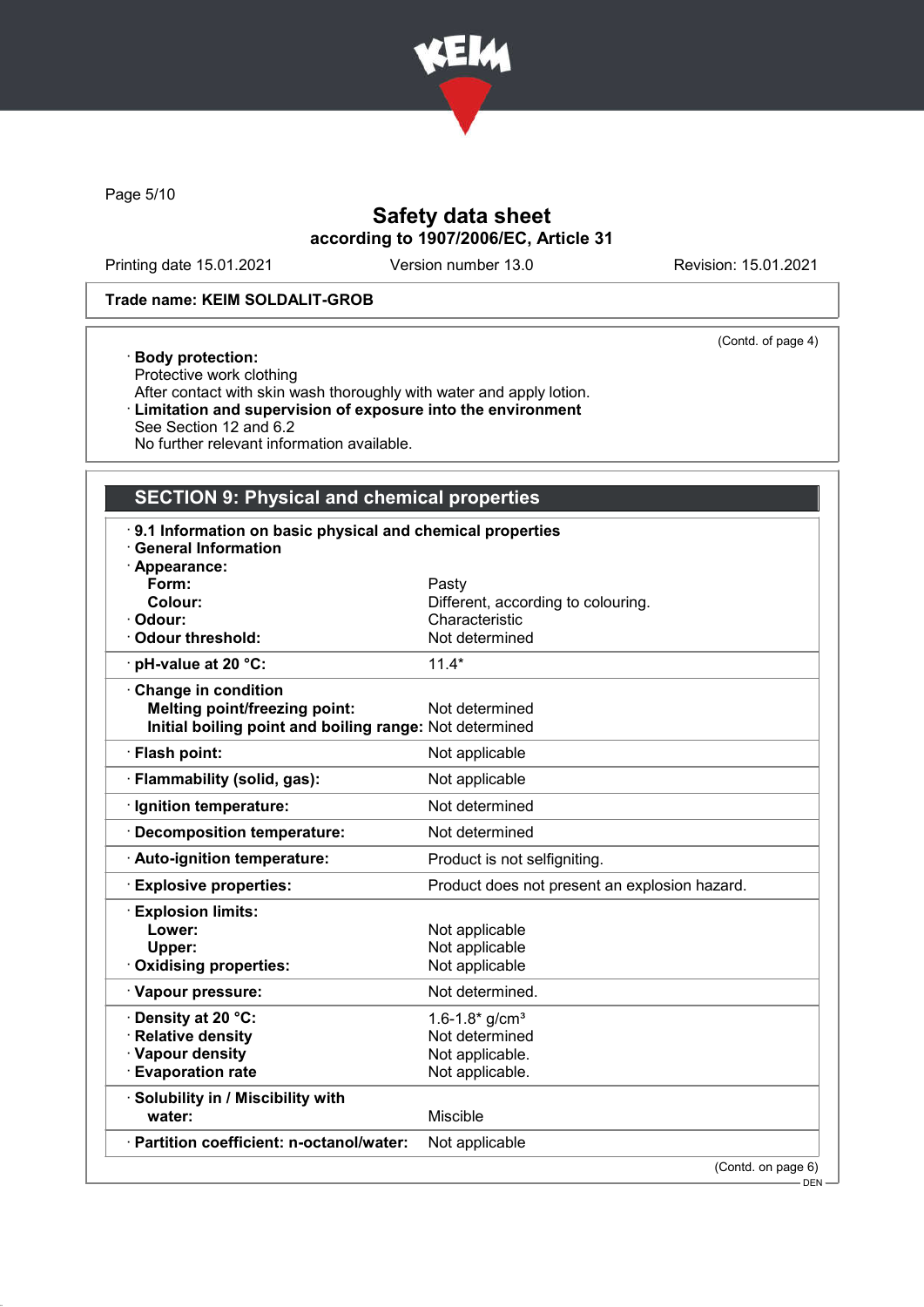

Page 6/10

# Safety data sheet according to 1907/2006/EC, Article 31

Printing date 15.01.2021 Version number 13.0 Revision: 15.01.2021

(Contd. of page 5)

### Trade name: KEIM SOLDALIT-GROB

· Viscosity: **Dynamic at 20 °C:** 1.900-2.500<sup>\*</sup> mPas<br> **Kinematic:** Not determined

Not determined

· 9.2 Other information \* The values are for freshly produced material and may change with the time.

# SECTION 10: Stability and reactivity

· 10.1 Reactivity No further relevant information available.

- · 10.2 Chemical stability Stable under normal conditions of storage and use.
- · Thermal decomposition / conditions to be avoided:
- No decomposition if used according to specifications.
- · 10.3 Possibility of hazardous reactions No dangerous reactions known.
- · 10.4 Conditions to avoid No further relevant information available.
- · 10.5 Incompatible materials:
- Acids
- oxidizing agents
- · 10.6 Hazardous decomposition products:

In case of fire, the following can be released:

Carbon oxides (COx)

silicon dioxid (SiO2)

No hazardous decomposition products if stored and handled as prescribed.

# SECTION 11: Toxicological information

· 11.1 Information on toxicological effects

· Acute toxicity Based on available data, the classification criteria are not met.

## · LD/LC50 values relevant for classification:

|        |                            | Inhalative $ ATE \text{ mix } (4h)   > 5 \text{ mg/l } (inhalation)$ |
|--------|----------------------------|----------------------------------------------------------------------|
|        | ATE mix                    | >2,000 mg/kg (dermal)                                                |
|        |                            | $>2,000$ mg/kg (orally)                                              |
|        | <b>NOAEL</b>               | 3,500 mg/kg /Oral (rat) (90d)                                        |
|        |                            | 1312-76-1 Silicic acid, potassium salt                               |
| Oral   | LD50                       | >5,000 mg/kg (rat) (OECD 401)                                        |
| Dermal | LD50                       | >5,000 mg/kg (rat) (OECD 402)                                        |
|        | Inhalative   LC50/4 h      | $>5$ mg/l (rat)                                                      |
|        | · Primary irritant effect: |                                                                      |

(Contd. on page 7)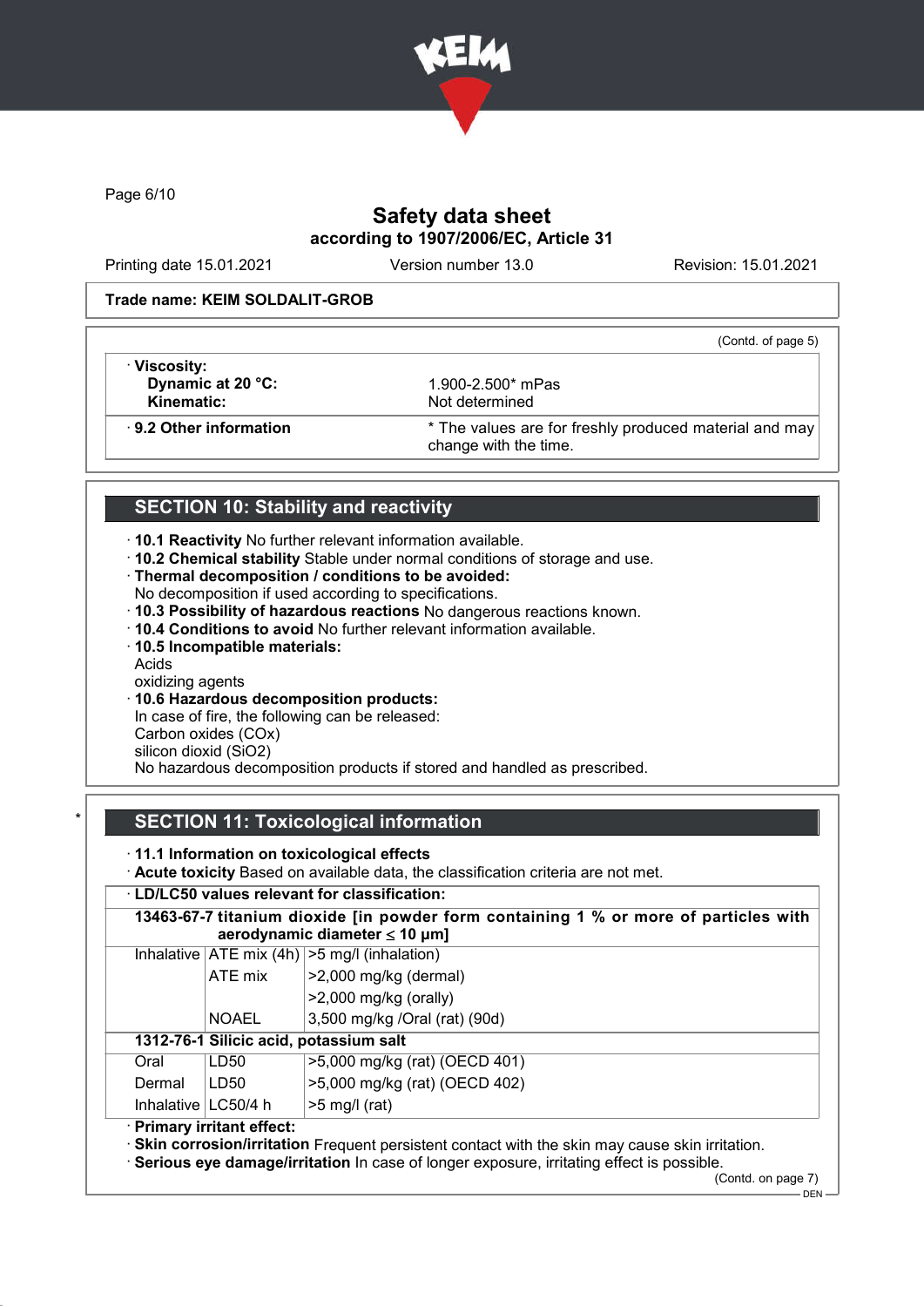

Page 7/10

## Safety data sheet according to 1907/2006/EC, Article 31

Printing date 15.01.2021 Version number 13.0 Revision: 15.01.2021

(Contd. of page 6)

### Trade name: KEIM SOLDALIT-GROB

· during inhalation: Irritant effect possible.

- · during swallowing: Irritant effect possible
- · Respiratory or skin sensitisation Based on available data, the classification criteria are not met. · Other information (about experimental toxicology):
- Experimental analysis are not available.

The product was not tested. The statements on toxicology have been derived from the properties of the individual components.

· Subacute to chronic toxicity:

**Repeated dose toxicity** 

13463-67-7 titanium dioxide [in powder form containing 1 % or more of particles with aerodynamic diameter  $\leq 10 \mu m$ ]

Inhalative NOAEC 10 mg/m<sup>3</sup> (rat) (90d)

· CMR effects (carcinogenity, mutagenicity and toxicity for reproduction) Not applicable

· Germ cell mutagenicity Based on available data, the classification criteria are not met.

· Carcinogenicity Based on available data, the classification criteria are not met.

· Reproductive toxicity Based on available data, the classification criteria are not met.

· STOT-single exposure Based on available data, the classification criteria are not met.

· STOT-repeated exposure Based on available data, the classification criteria are not met.

· Aspiration hazard Based on available data, the classification criteria are not met.

# **SECTION 12: Ecological information**

### · 12.1 Toxicity

| · Aquatic toxicity:                                                                  |                                                                                                                                                                                                                                                              |  |
|--------------------------------------------------------------------------------------|--------------------------------------------------------------------------------------------------------------------------------------------------------------------------------------------------------------------------------------------------------------|--|
| 13463-67-7 titanium dioxide [in powder form containing 1 % or more of particles with |                                                                                                                                                                                                                                                              |  |
|                                                                                      | aerodynamic diameter $\leq 10$ µm]                                                                                                                                                                                                                           |  |
| NOEC                                                                                 | $\geq$ 100,000 mg/kg (sediment fresh water)                                                                                                                                                                                                                  |  |
| EC <sub>50</sub>                                                                     | >100 mg/kg (freshwater alga) (OECD 201)                                                                                                                                                                                                                      |  |
| EC 50                                                                                | >10,000 mg/l (algae) (ISO 10253)                                                                                                                                                                                                                             |  |
| <b>LC 50</b>                                                                         | >10,000 mg/l (marine fish) (OECD 203)                                                                                                                                                                                                                        |  |
|                                                                                      | >1,000 mg/l (freshwater fish) (EPA-540/9-85-006)                                                                                                                                                                                                             |  |
|                                                                                      | >1,000 mg/l (daphnia) (OECD 202)                                                                                                                                                                                                                             |  |
|                                                                                      | 1312-76-1 Silicic acid, potassium salt                                                                                                                                                                                                                       |  |
| NOEC                                                                                 | $>1$ mg/l (fish)                                                                                                                                                                                                                                             |  |
|                                                                                      | >1 mg/l (invertebrates)                                                                                                                                                                                                                                      |  |
| EC 50/48h $\vert$                                                                    | >100 mg/l (daphnia) (OECD 202)                                                                                                                                                                                                                               |  |
|                                                                                      | EC 50/72 h $ >100$ mg/l (algae)                                                                                                                                                                                                                              |  |
|                                                                                      | LC 50/96 h   > 100 mg/l (fish) (DIN EN ISO 7346-2)                                                                                                                                                                                                           |  |
| EC 0                                                                                 | >1,000 mg/l (activated sludge) (30min)                                                                                                                                                                                                                       |  |
|                                                                                      | . 12.2 Persistence and degradability No further relevant information available.<br>. 12.3 Bioaccumulative potential No further relevant information available.<br>12.4 Mobility in soil No further relevant information available.<br>$(0.0001)$ and $0.000$ |  |

(Contd. on page 8)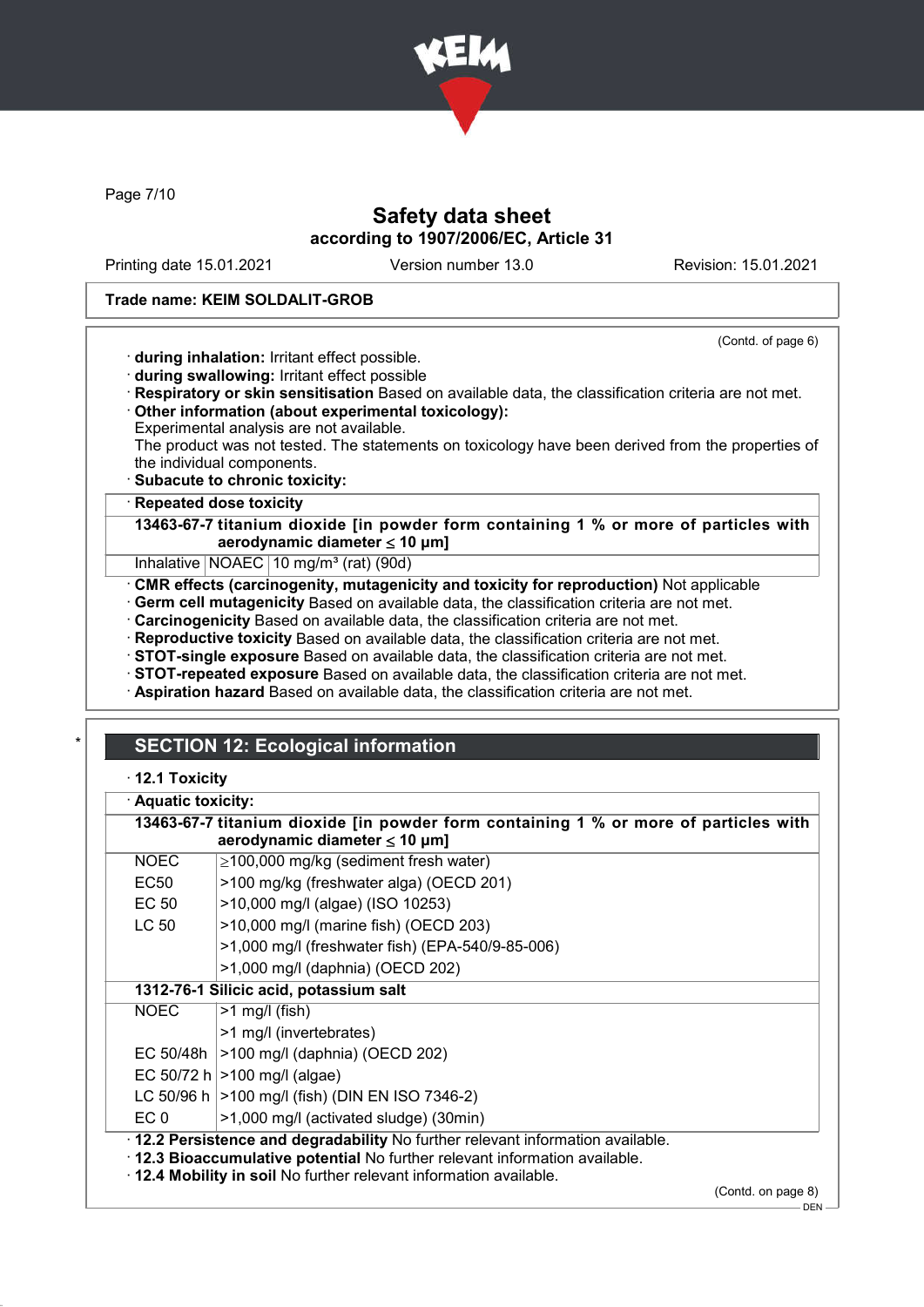

Page 8/10

## Safety data sheet according to 1907/2006/EC, Article 31

Printing date 15.01.2021 Version number 13.0 Revision: 15.01.2021

(Contd. of page 7)

### Trade name: KEIM SOLDALIT-GROB

### · Additional ecological information:

· AOX-indication:

Due to the substance of content which do not include organic jointed halogens, the product can not take influence on the AOX-load of the waste water.

· According to the formulation contains the following heavy metals and compounds from the EU guideline NO. 2006/11/EC:

The product contains BaSO4, TiO2.

### · General notes:

At present there are no ecotoxicological assessments.

The statements on ecotoxicology have been derived from the properties of the individual components.

Water hazard class 1 (German Regulation) (Self-assessment): slightly hazardous for water Do not allow product to reach ground water, water course or sewage system.

- · 12.5 Results of PBT and vPvB assessment
- · PBT: Not applicable
- · vPvB: Not applicable

· 12.6 Other adverse effects No further relevant information available.

## SECTION 13: Disposal considerations

· 13.1 Waste treatment methods

### · Recommendation

Must not be disposed with household garbage. Do not allow product to reach sewage system. Disposal must be made according to official regulations.

· European waste catalogue

08 01 12 waste paint and varnish other than those mentioned in 08 01 11

· Uncleaned packaging:

· Recommendation: Disposal must be made according to official regulations.

· Recommended cleansing agents: Water, if necessary with cleansing agents.

| $\cdot$ 14.1 UN-Number          |      |                    |
|---------------------------------|------|--------------------|
| <b>ADR, IMDG, IATA</b>          | Void |                    |
| 14.2 UN proper shipping name    |      |                    |
| · ADR, IMDG, IATA               | Void |                    |
| 14.3 Transport hazard class(es) |      |                    |
| · ADR, IMDG, IATA               |      |                    |
| · Class                         | Void |                    |
| 14.4 Packing group              |      |                    |
| · ADR, IMDG, IATA               | Void |                    |
|                                 |      | (Contd. on page 9) |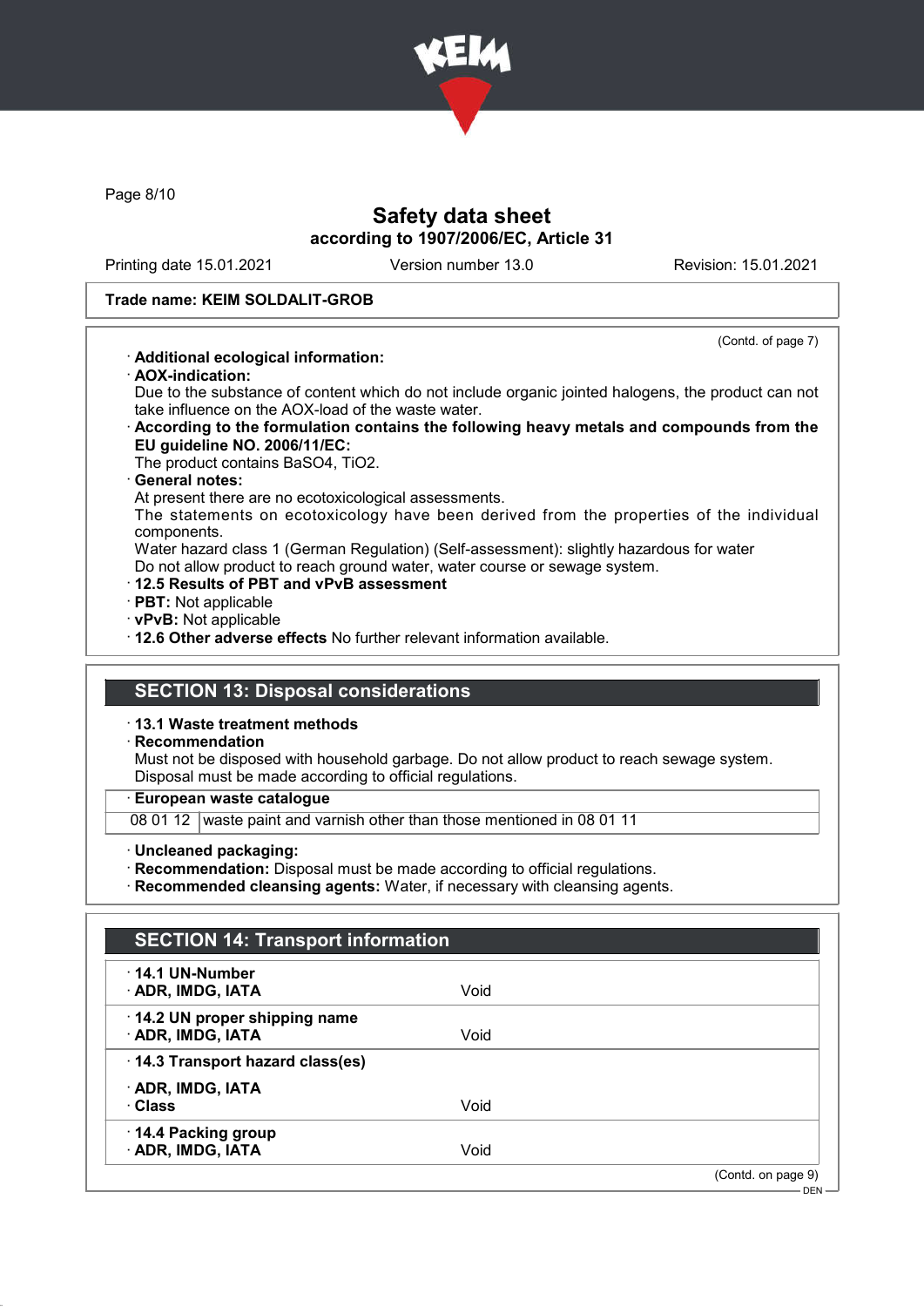

Page 9/10

## Safety data sheet according to 1907/2006/EC, Article 31

Printing date 15.01.2021 Version number 13.0 Revision: 15.01.2021

### Trade name: KEIM SOLDALIT-GROB

|                                              | (Contd. of page 8)                                            |
|----------------------------------------------|---------------------------------------------------------------|
| $\cdot$ 14.5 Environmental hazards:          |                                                               |
| · Marine pollutant:                          | No                                                            |
| 14.6 Special precautions for user            | Not applicable                                                |
| 14.7 Transport in bulk according to Annex II |                                                               |
| of Marpol and the IBC Code                   | Not applicable                                                |
| · Transport/Additional information:          | No dangerous good in sense of these transport<br>regulations. |
| UN "Model Regulation":                       | Void                                                          |

# **SECTION 15: Regulatory information**

- · 15.1 Safety, health and environmental regulations/legislation specific for the substance or mixture
- · Labelling according to Regulation (EC) No 1272/2008 For information on labelling please refer to section 2 of this document.
- · Directive 2012/18/EU
- · Named dangerous substances ANNEX I None of the ingredients is listed.
- DIRECTIVE 2011/65/EU on the restriction of the use of certain hazardous substances in electrical and electronic equipment – Annex II

None of the ingredients is listed.

### · National regulations:

- · Waterhazard class: Water hazard class 1 (Self-assessment): slightly hazardous for water.
- · Other regulations, limitations and prohibitive regulations
- · Substances of very high concern (SVHC) according to REACH, Article 57 Not applicable
- · Product-Code/Giscode: BSW40
- · 15.2 Chemical safety assessment: A Chemical Safety Assessment has not been carried out.

## SECTION 16: Other information

This information is based on our present knowledge. However, this shall not constitute a guarantee for any specific product features and shall not establish a legally valid contractual relationship.

**Relevant phrases** 

H315 Causes skin irritation.

H319 Causes serious eye irritation.

H351 Suspected of causing cancer.

- · Department issuing SDS: KEIMFARBEN Germany, Product safety department
- Abbreviations and acronyms:

ADR: Accord européen sur le transport des marchandises dangereuses par Route (European Agreement concerning the International Carriage of Dangerous Goods by Road) IMDG: International Maritime Code for Dangerous Goods

IATA: International Air Transport Association

(Contd. on page 10)

DEN